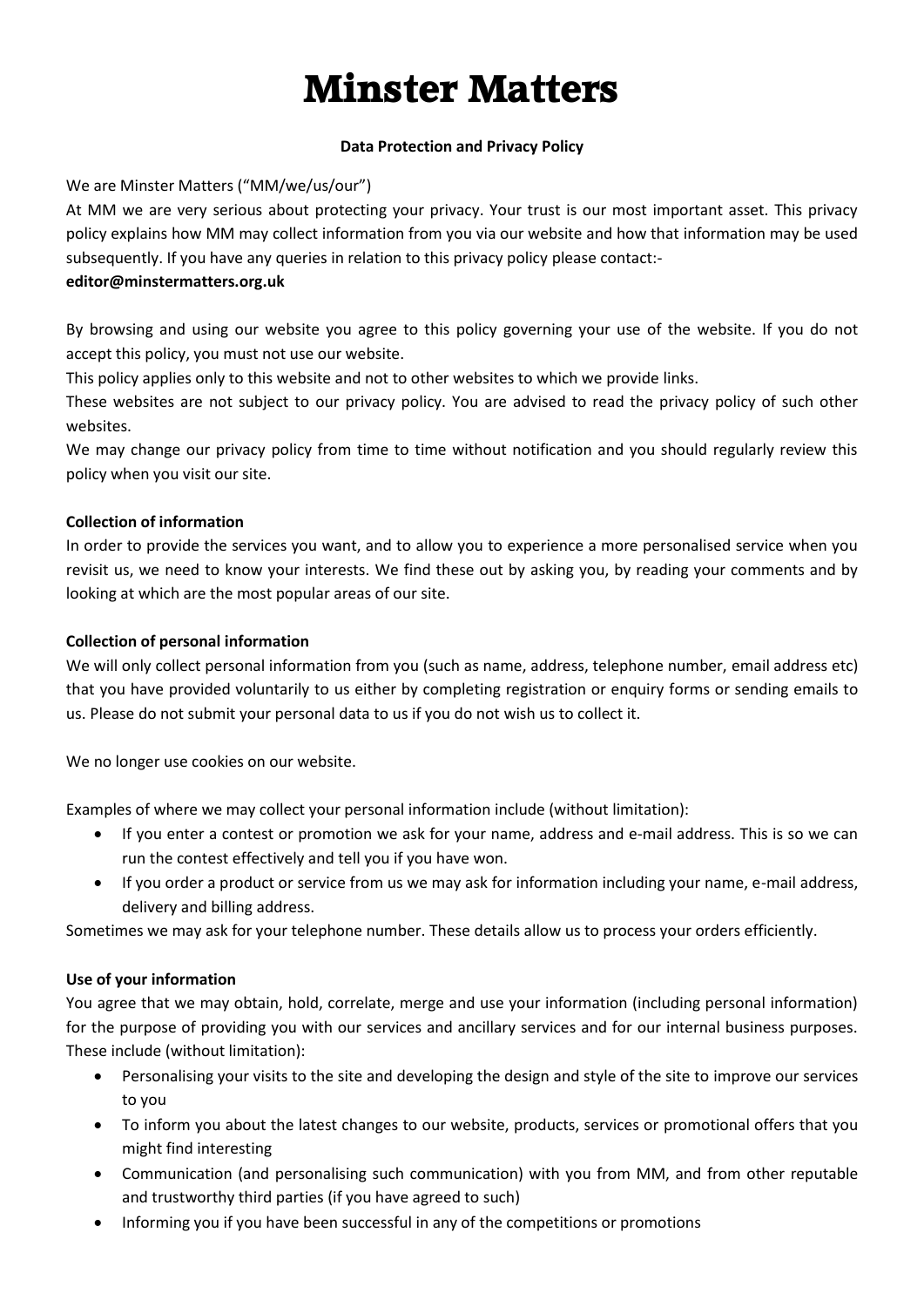- Compiling customer reviews
- For market research purposes
- To prevent you from posting illegal, offensive or objectionable comments on our sites
- For strategic development
- For any purpose required by law or regulation
- For accounting purposes

## **Sharing Information**

With your consent, we may supply personal information to third parties.

We reserve the right to access and to disclose personal information to comply with applicable laws and lawful government requests or requests by applicable regulatory bodies to operate our systems properly or to protect either ourselves or our other users.

#### **Monitoring emails**

We may monitor and keep records of email communications which you send to us and other communications with you in accordance with this policy and our other business interests.

#### **Safeguards and Security**

No data transmission over the internet can be entirely secure, and therefore we cannot guarantee the security of your personal information and/or use of our site. However we use our reasonable endeavours to protect the security of your personal information from unauthorised access.

In addition to our safeguards your personal information is protected in the UK by the Data Protection Act. This provides that the information which we hold about you should be processed fairly and lawfully and should be accurate, relevant and not excessive. The information should, where necessary, be kept up to date and not retained for longer than is necessary. Please help us to keep your personal information accurate by keeping us updated of your details.

For more information on the Data Protection Act and the Information Commissioner please see **http://www.informationcommissioner.gov.uk**

## **Retaining and deleting personal data**

Personal data that we process for any purpose or purposes shall not be kept for longer than is necessary for that purpose or those purposes.

We will retain your personal data as follows:

Names, addresses, telephone numbers and email addresses will be retained for a maximum

period of one year following closure of business between both parties.

Notwithstanding the other provisions of this Section 6, we may retain your personal data where such retention is necessary for compliance with a legal obligation to which we are subject, or in order to protect your vital interests or the vital interests of another natural person.

#### **Amendments**

We may update this policy from time to time by publishing a new version.

You should check our website occasionally to ensure you are happy with any changes to this policy. We may notify you of changes to this policy by email; through a private messaging system on our website or by post.

## **Your rights**

Some of the rights are complex, and not all of the details have been included in our summaries. Accordingly, you should read the relevant laws and guidance from the regulatory authorities for a full explanation of these rights.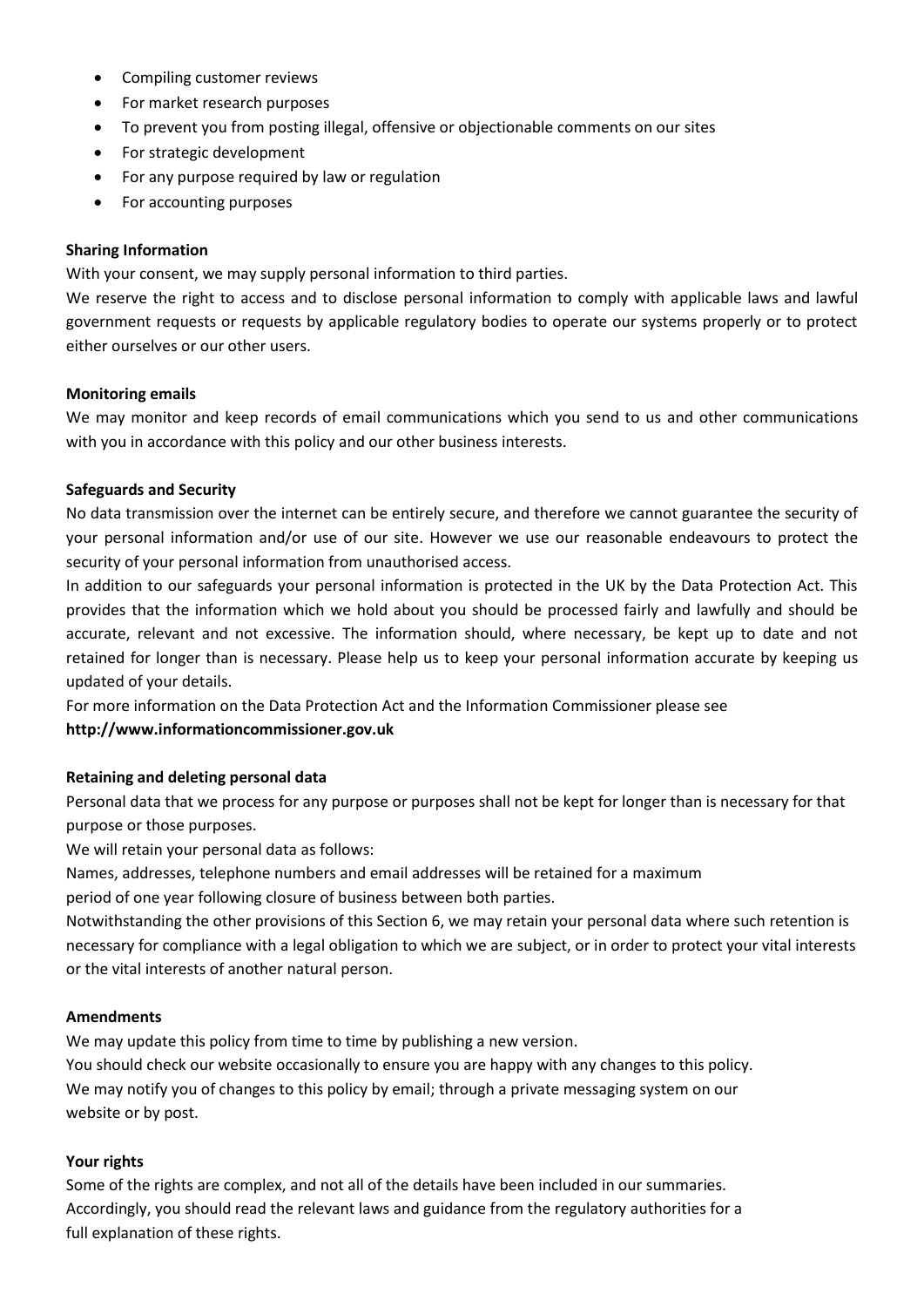Your principal rights under data protection law are:

- (a) the right to access;
- (b) the right to rectification;
- (c) the right to erasure;
- (d) the right to restrict processing;
- (e) the right to object to processing;
- (f) the right to data portability;
- (g) the right to complain to a supervisory authority; and
- (h) the right to withdraw consent.

You have the right to confirmation as to whether or not we process your personal data and, where we do, access to the personal data, together with certain additional information. That additional information includes details of the purposes of the processing, the categories of personal data concerned and the recipients of the personal data. Providing the rights and freedoms of others are not affected, we will supply to you a copy of your personal data. The first copy will be provided free of charge, but additional copies may be subject to a reasonable fee.

You have the right to have any inaccurate personal data about you rectified and, taking into account the purposes of the processing, to have any incomplete personal data about you completed.

In some circumstances you have the right to the erasure of your personal data without undue delay. Those circumstances include: the personal data are no longer necessary in relation to the purposes for which they were collected or otherwise processed; you withdraw consent to consent-based processing; you object to the processing under certain rules of applicable data protection law; the processing is for direct marketing purposes; and the personal data have been unlawfully processed. However, there are exclusions of the right to erasure. The general exclusions include where processing is necessary: for exercising the right of freedom of expression and information; for compliance with a legal obligation; or for the establishment, exercise or defence of legal claims.

In some circumstances you have the right to restrict the processing of your personal data. Those circumstances are: you contest the accuracy of the personal data; processing is unlawful but you oppose erasure; we no longer need the personal data for the purposes of our processing, but you require personal data for the establishment, exercise or defence of legal claims; and you have objected to processing, pending the verification of that objection. Where processing has been restricted on this basis, we may continue to store your personal data. However, we will only otherwise process it: with your consent; for the establishment, exercise or defence of legal claims; for the protection of the rights of another natural or legal person; or for reasons of important public interest.

You have the right to object to our processing of your personal data on grounds relating to your particular situation, but only to the extent that the legal basis for the processing is that the processing is necessary for: the performance of a task carried out in the public interest or in the exercise of any official authority vested in us; or the purposes of the legitimate interests pursued by us or by a third party. If you make such an objection, we will cease to process the personal information unless we can demonstrate compelling legitimate grounds for the processing which override your interests, rights and freedoms, or the processing is for the establishment, exercise or defence of legal claims.

You have the right to object to our processing of your personal data for direct marketing purposes (including profiling for direct marketing purposes). If you make such an objection, we will cease to process your personal data for this purpose.